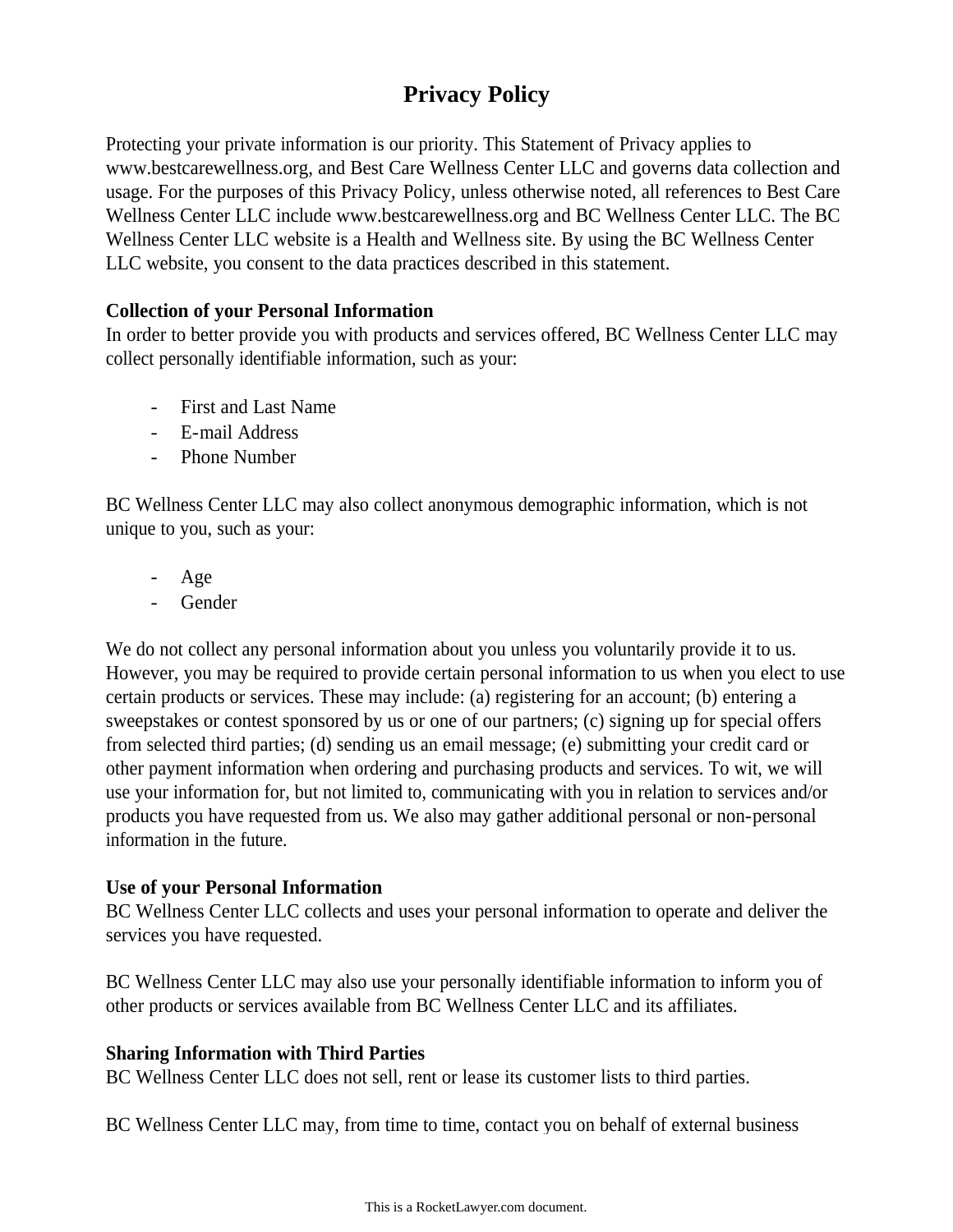partners about a particular offering that may be of interest to you. In those cases, your unique personally identifiable information (e-mail, name, address, telephone number) is transferred to the third party. BC Wellness Center LLC may share data with trusted partners to help perform statistical analysis, send you email or postal mail, provide customer support, or arrange for deliveries. All such third parties are prohibited from using your personal information except to provide these services to BC Wellness Center LLC, and they are required to maintain the confidentiality of your information.

BC Wellness Center LLC may disclose your personal information, without notice, if required to do so by law or in the good faith belief that such action is necessary to: (a) conform to the edicts of the law or comply with legal process served on BC Wellness Center LLC or the site; (b) protect and defend the rights or property of BC Wellness Center LLC; and/or (c) act under exigent circumstances to protect the personal safety of users of BC Wellness Center LLC, or the public.

#### **Opt-Out of Disclosure of Personal Information to Third Parties**

In connection with any personal information we may disclose to a third party for a business purpose, you have the right to know:

• The categories of personal information that we disclosed about you for a business purpose.

You have the right under the California Consumer Privacy Act of 2018 (CCPA) and certain other privacy and data protection laws, as applicable, to opt-out of the disclosure of your personal information. If you exercise your right to opt-out of the disclosure of your personal information, we will refrain from disclosing your personal information, unless you subsequently provide express authorization for the disclosure of your personal information. To opt-out of the disclosure of your personal information, visit this Web page \_\_\_\_\_\_\_\_\_\_\_\_\_\_\_\_\_.

## **Tracking User Behavior**

BC Wellness Center LLC may keep track of the websites and pages our users visit within BC Wellness Center LLC, in order to determine what BC Wellness Center LLC services are the most popular. This data is used to deliver customized content and advertising within BC Wellness Center LLC to customers whose behavior indicates that they are interested in a particular subject area.

## **Automatically Collected Information**

Information about your computer hardware and software may be automatically collected by BC Wellness Center LLC. This information can include: your IP address, browser type, domain names, access times and referring website addresses. This information is used for the operation of the service, to maintain quality of the service, and to provide general statistics regarding use of the BC Wellness Center LLC website.

## **Links**

This website contains links to other sites. Please be aware that we are not responsible for the content or privacy practices of such other sites. We encourage our users to be aware when they leave our site and to read the privacy statements of any other site that collects personally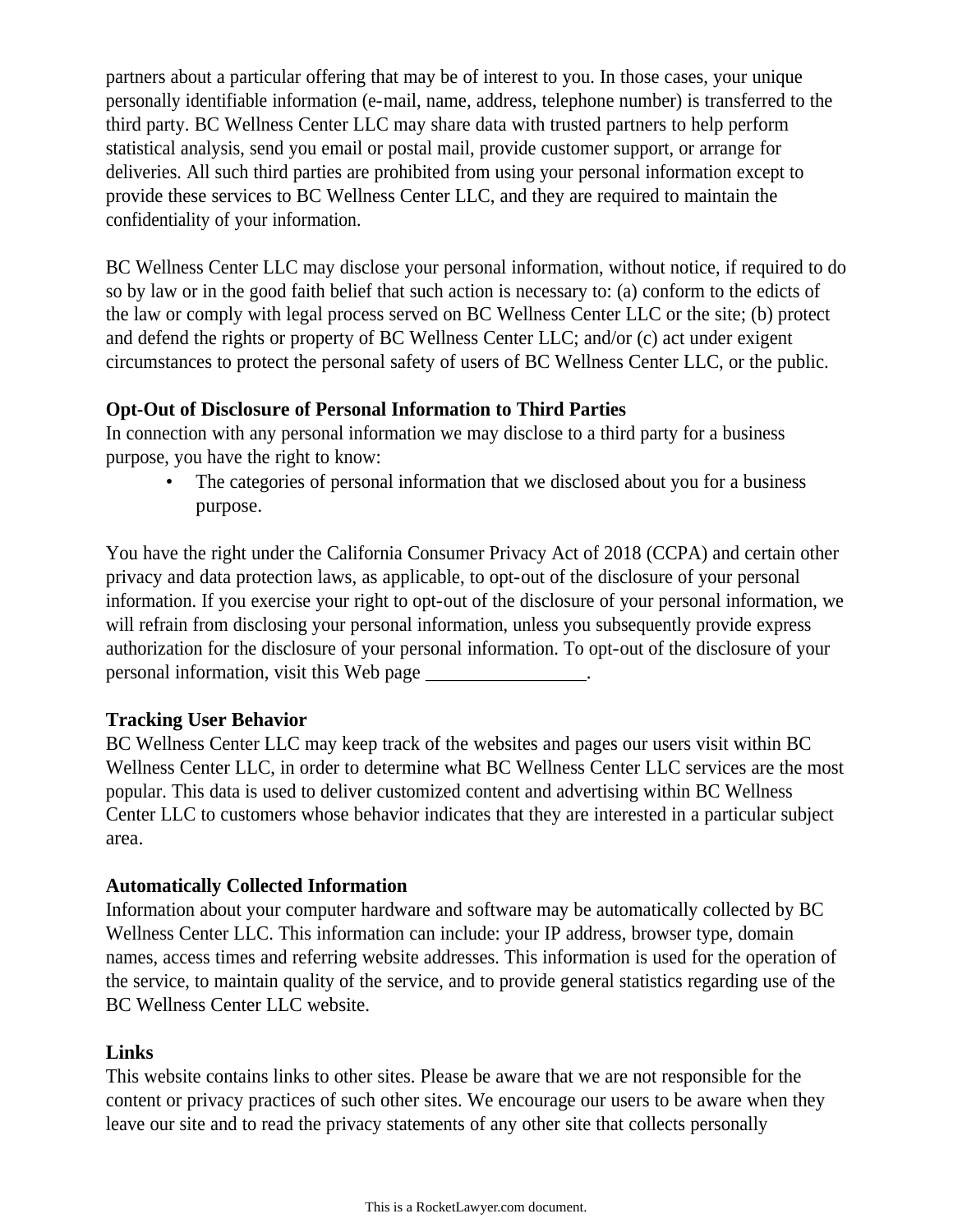identifiable information.

## **Right to Deletion**

Subject to certain exceptions set out below, on receipt of a verifiable request from you, we will:

- Delete your personal information from our records; and
- Direct any service providers to delete your personal information from their records.

Please note that we may not be able to comply with requests to delete your personal information if it is necessary to:

- Complete the transaction for which the personal information was collected, fulfill the terms of a written warranty or product recall conducted in accordance with federal law, provide a good or service requested by you, or reasonably anticipated within the context of our ongoing business relationship with you, or otherwise perform a contract between you and us;
- Detect security incidents, protect against malicious, deceptive, fraudulent, or illegal activity; or prosecute those responsible for that activity;
- Debug to identify and repair errors that impair existing intended functionality;
- Exercise free speech, ensure the right of another consumer to exercise his or her right of free speech, or exercise another right provided for by law;
- Comply with the California Electronic Communications Privacy Act;
- Engage in public or peer-reviewed scientific, historical, or statistical research in the public interest that adheres to all other applicable ethics and privacy laws, when our deletion of the information is likely to render impossible or seriously impair the achievement of such research, provided we have obtained your informed consent;
- Enable solely internal uses that are reasonably aligned with your expectations based on your relationship with us;
- Comply with an existing legal obligation; or
- Otherwise use your personal information, internally, in a lawful manner that is compatible with the context in which you provided the information.

# **Children Under Thirteen**

BC Wellness Center LLC does not knowingly collect personally identifiable information from children under the age of thirteen. If you are under the age of thirteen, you must ask your parent or guardian for permission to use this website.

# **Opt-Out & Unsubscribe from Third Party Communications**

We respect your privacy and give you an opportunity to opt-out of receiving announcements of certain information. Users may opt-out of receiving any or all communications from third-party partners of BC Wellness Center LLC by contacting us here:

- $-$  Web page:  $\_\_$
- Email: info@bestcarewellness.org
- Phone: 2015671824

## **E-mail Communications**